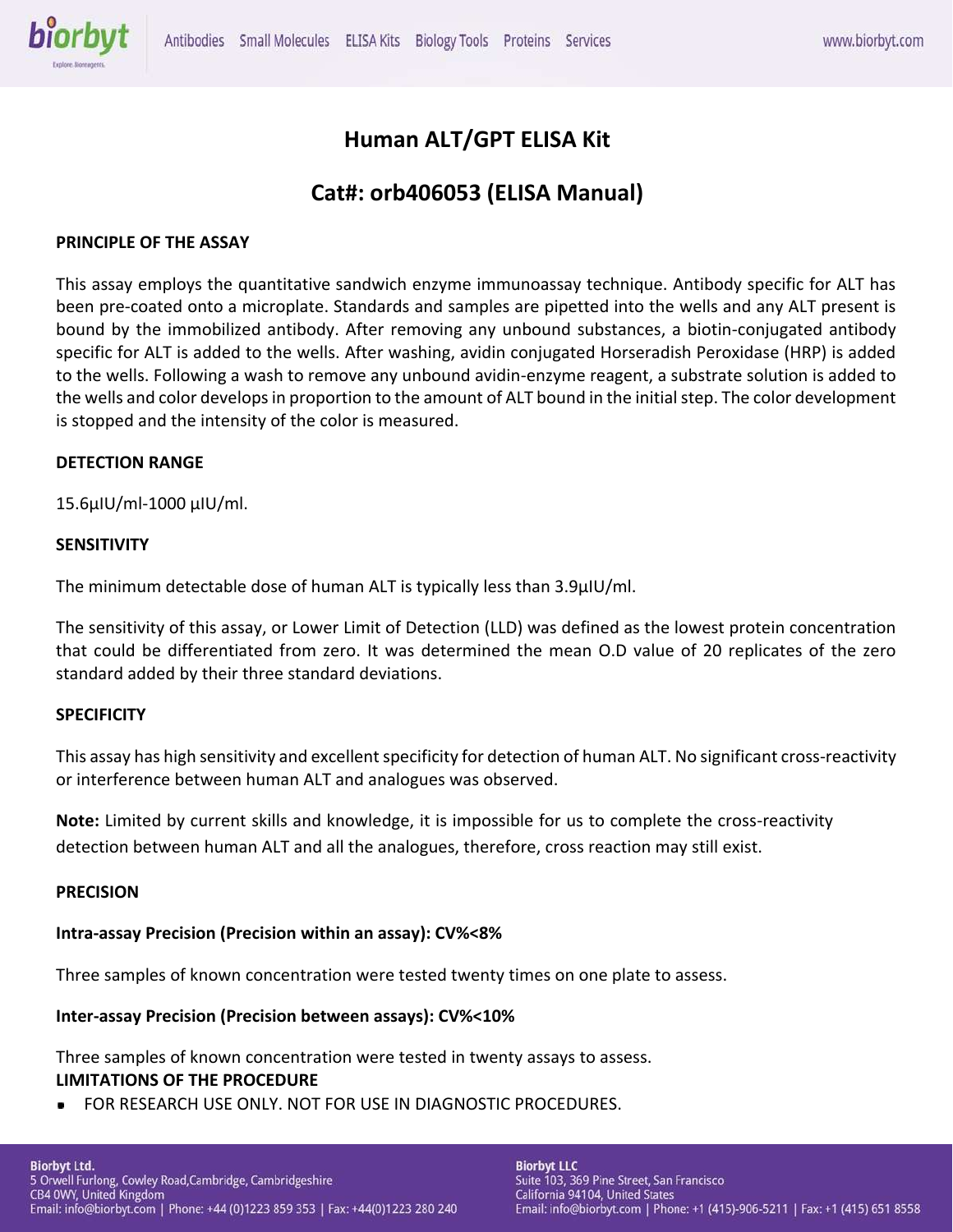- **The kit should not be used beyond the expiration date on the kit label.**  $\blacksquare$
- Do not mix or substitute reagents with those from other lots or sources.
- If samples generate values higher than the highest standard, dilute the samples with Sample Diluent and  $\blacksquare$ repeat the assay.
- Any variation in Sample Diluent, operator, pipetting technique, washing technique, incubation time or  $\bullet$ temperature, and kit age can cause variation in binding.
- This assay is designed to eliminate interference by soluble receptors, binding proteins, and other factors ٠ present in biological samples. Until all factors have been tested in the Immunoassay, the possibility of interference cannot be excluded.

# MATERIALS PROVIDED

biorbyt

| Reagents                              | Quantity           |
|---------------------------------------|--------------------|
| Assay plate (12x 8 coated Microwells) | $1(96$ wells)      |
| Standard (Freeze dried)               | 2                  |
| Biotin-antibody (100 x concentrate)   | $1 \times 120 \mu$ |
| HRP-avidin (100 x concentrate)        | $1 \times 120 \mu$ |
| <b>Biotin-antibody Diluent</b>        | $1 \times 15$ ml   |
| <b>HRP-avidin Diluent</b>             | $1 \times 15$ ml   |
| Sample Diluent                        | $1 \times 50$ ml   |
| Wash Buffer (25 x concentrate)        | $1 \times 20$ ml   |
| <b>TMB Substrate</b>                  | $1 \times 10$ ml   |
| <b>Stop Solution</b>                  | $1 \times 10$ ml   |
| Adhesive Strip (For 96 wells)         | 4                  |
| Instruction manual                    | 1                  |

# **STORAGE**

| Unopened kit | Store at 2 - 8°C. Do not use the kit beyond the expiration date |                                                                                                                     |  |  |  |
|--------------|-----------------------------------------------------------------|---------------------------------------------------------------------------------------------------------------------|--|--|--|
| Opened kit   | Coated assay<br>plate                                           | May be stored for up to 1 month at 2 - 8°C.<br>Try to keep it in a sealed aluminum foil bag,<br>and avoid the damp. |  |  |  |
|              | Standard                                                        | May be stored for up to 1 month at $2 - 8^{\circ}$ C. If                                                            |  |  |  |
|              | Biotin-antibody                                                 | don't make recent use, better keep it store at                                                                      |  |  |  |
|              | <b>HRP-avidin</b>                                               | $-20^{\circ}$ C.                                                                                                    |  |  |  |
|              | Biotin-antibody                                                 |                                                                                                                     |  |  |  |
|              | <b>Diluent</b>                                                  |                                                                                                                     |  |  |  |
|              | <b>HRP-avidin</b>                                               |                                                                                                                     |  |  |  |
|              | <b>Diluent</b>                                                  |                                                                                                                     |  |  |  |
|              | Sample                                                          |                                                                                                                     |  |  |  |
|              | <b>Diluent</b>                                                  | May be stored for up to 1 month at 2 - 8°C.                                                                         |  |  |  |
|              | Wash Buffer                                                     |                                                                                                                     |  |  |  |
|              | TMB                                                             |                                                                                                                     |  |  |  |
|              | Substrate                                                       |                                                                                                                     |  |  |  |
|              | <b>Stop Solution</b>                                            |                                                                                                                     |  |  |  |

#### **Biorbyt Ltd.**

5 Orwell Furlong, Cowley Road, Cambridge, Cambridgeshire<br>CB4 0WY, United Kingdom Email: info@biorbyt.com | Phone: +44 (0)1223 859 353 | Fax: +44(0)1223 280 240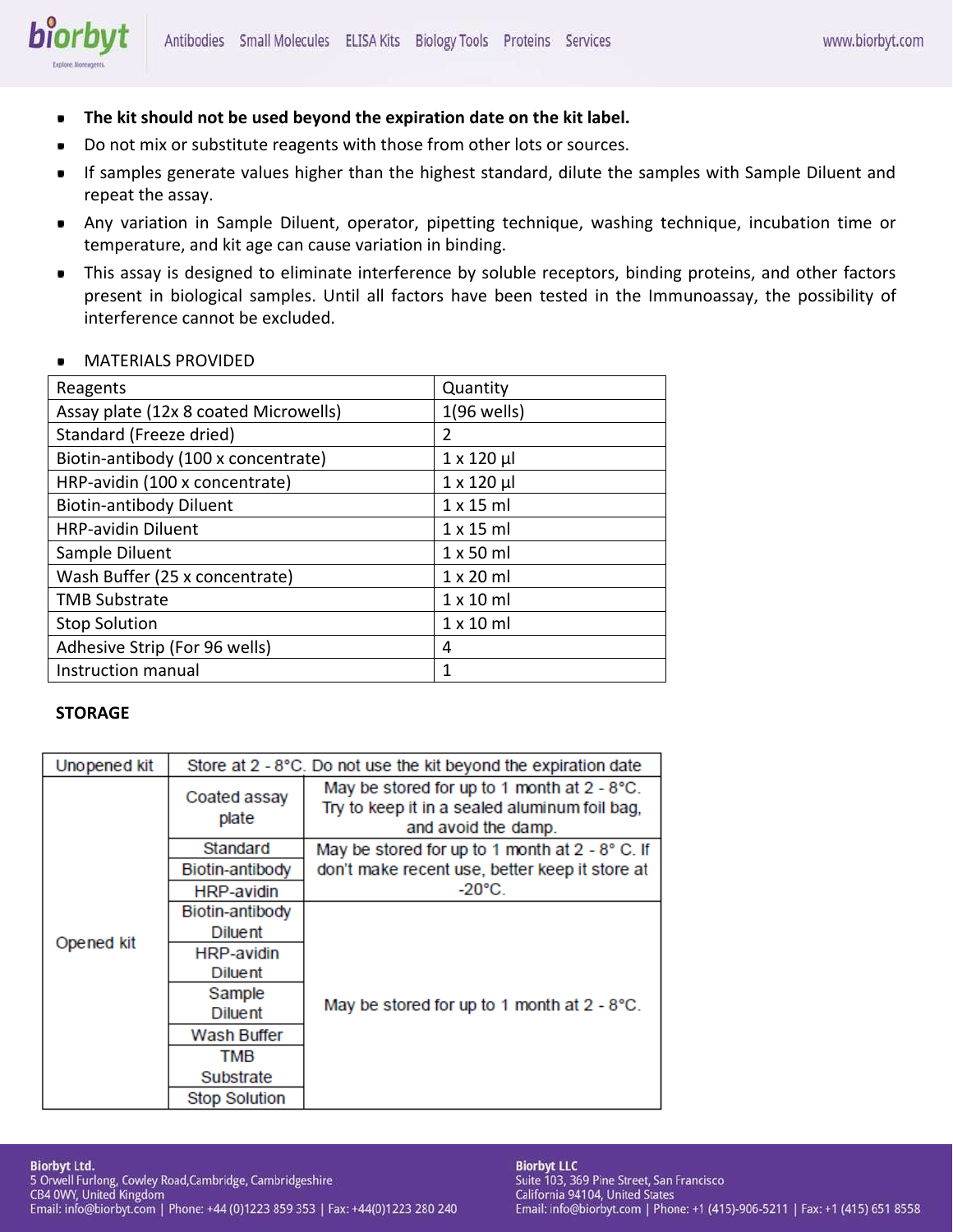

# **\*Provided this is within the expiration date of the kit.**

# **OTHER SUPPLIES REQUIRED**

- Microplate reader capable of measuring absorbance at 450 nm, with the correction wavelength set at 540  $\blacksquare$ nm or 570 nm.
- An incubator which can provide stable incubation conditions up to 37°C±0.5°C.
- Squirt bottle, manifold dispenser, or automated microplate washer.
- Absorbent paper for blotting the microtiter plate.
- 100 ml and 500 ml graduated cylinders.
- Deionized or distilled water.
- Pipettes and pipette tips. ٠
- Test tubes for dilution.

## **PRECAUTIONS**

The Stop Solution provided with this kit is an acid solution. Wear eye, hand, face, and clothing protection when using this material.

# **SAMPLE COLLECTION AND STORAGE**

- **Serum** Use a serum separator tube (SST) and allow samples to clot for two hours at room temperature or  $\blacksquare$ overnight at 4°C before centrifugation for 15 minutes at 1000 ×g. Remove serum and assay immediately or aliquot and store samples at -20°C or -80°C. Avoid repeated freeze-thaw cycles.
- **Plasma** Collect plasma using EDTA, or heparin as an anticoagulant. Centrifuge for 15 minutes at 1000 x g, 2  $\blacksquare$ -8°Cwithin 30 minutes of collection. Assay immediately or aliquot and store samples at -20°C or -80°C. Avoid repeated freeze-thaw cycles. Centrifuge the sample again after thawing before the assay.
- **Tissue Homogenates** 100mg tissue was rinsed with 1X PBS, homogenized in 1 ml of 1X PBS and stored overnight at -20°C. After two freeze-thaw cycles were performed to break the cell membranes, the homogenates were centrifuged for 5 minutes at 5000 x g, 2 -8°C. The supernate was removed and assayed immediately. Alternatively, aliquot and store samples at -20°C or -80°C. Centrifuge the sample again after thawing before the assay. Avoid repeated freeze-thaw cycles.

# **SAMPLE PREPARATION**

Recommend to dilute the serum or plasma samples with Sample Diluent (1:100) before test. The suggested 100 fold dilution can be achieved by adding 10μl sample to 40μl of Sample Diluent. Complete the 100-fold dilution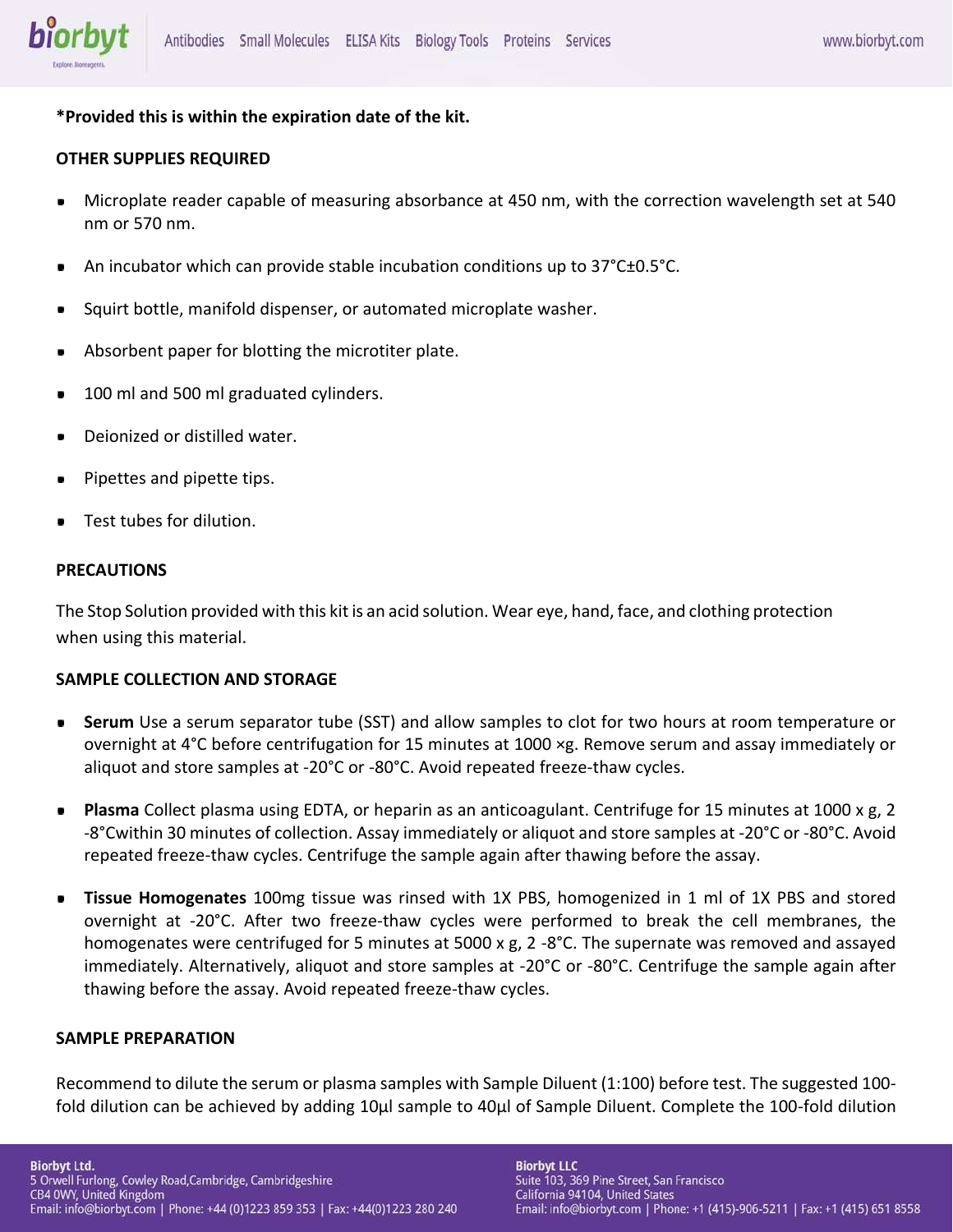

by adding 15μl of this solution to 285μl of Sample Diluent. The recommended dilution factor is for reference only. The optimal dilution factor should be determined by users according to their particular experiments. **Note:**

- 1. Biorbyt is only responsible for the kit itself, but not for the samples consumed during the assay. The user should calculate the possible amount of the samples used in the whole test. Please reserve sufficient samples in advance.
- Samples to be used within 5 days may be stored at 2-8°C, otherwise samples must be stored at -20°C (≤1month) or -80°C (≤2month) to avoid loss of bioactivity and contamination.
- Grossly hemolyzed samples are not suitable for use in this assay.
- If the samples are not indicated in the manual, a preliminary experiment to determine the validity of the kit is necessary.
- Please predict the concentration before assaying. If values for these are not within the range of the standard curve, users must determine the optimal sample dilutions for their particular experiments.
- Tissue or cell extraction samples prepared by chemical lysis buffer may cause unexpected ELISA results due to the impacts of certain chemicals.
- Owing to the possibility of mismatching between antigen from other resource and antibody used in our kits (e.g., antibody targets conformational epitope rather than linear epitope), some native or recombinant proteins from other manufacturers may not be recognized by our products.
- Influenced by the factors including cell viability, cell number and also sampling time, samples from cell culture supernatant may not be detected by the kit.
- Fresh samples without long time storage are recommended for the test. Otherwise, protein degradation and denaturalization may occur in those samples and finally lead to wrong results.

# **REAGENT PREPARATION**

## **Note:**

- **Kindly use graduated containers to prepare the reagent. Please don't prepare the reagent directly in the**  D **Diluent vials provided in the kit.**
- Bring all reagents to room temperature (18-25°C) before use for 30min.
- Prepare fresh standard for each assay. Use within 4 hours and discard after use.
- Making serial dilution in the wells directly is not permitted.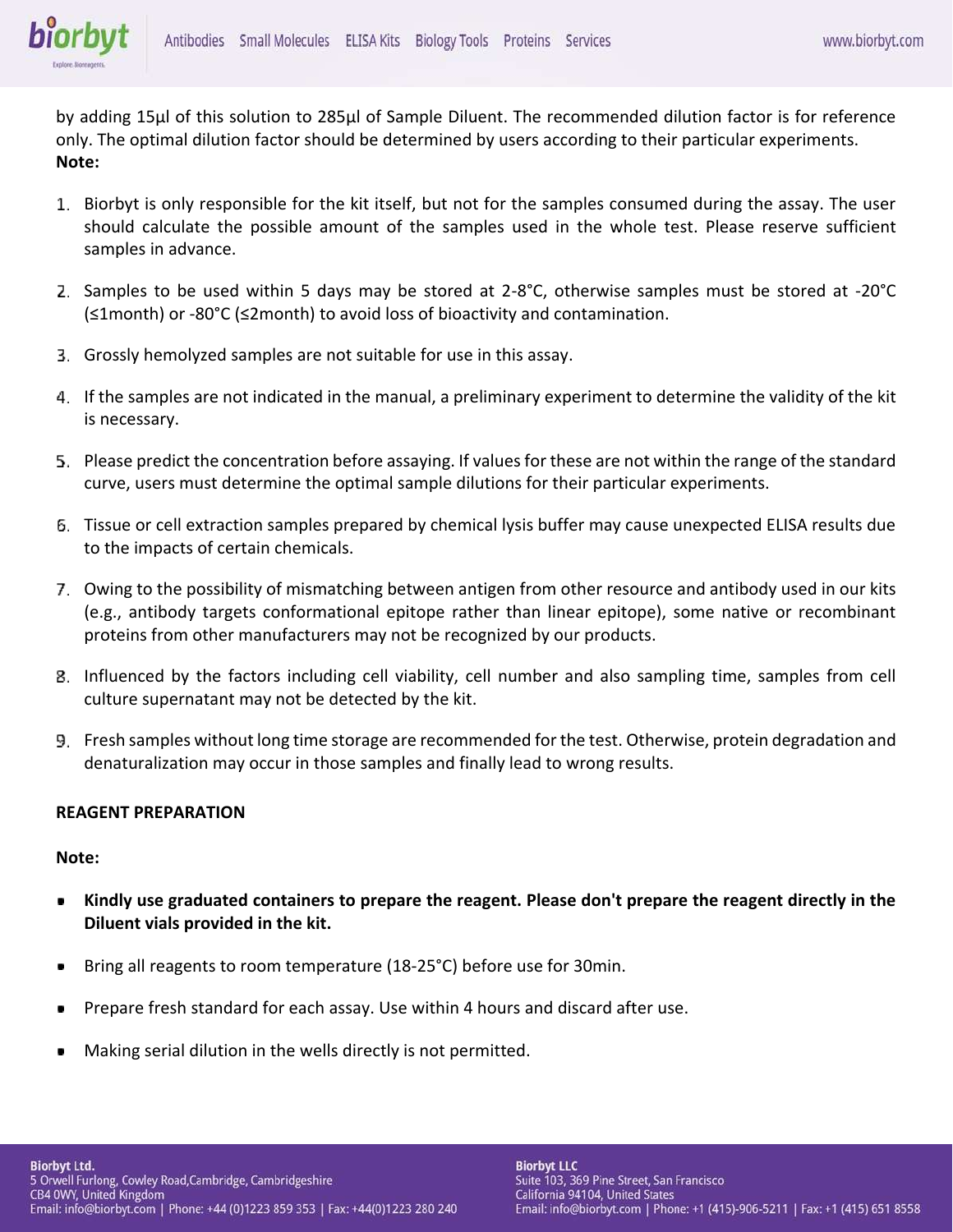

- Please carefully reconstitute Standards according to the instruction, and avoid foaming and mix gently until the crystals have completely dissolved. To minimize imprecision caused by pipetting, use small volumes and ensure that pipettors are calibrated. It is recommended to suck more than 10μl for once pipetting.
- Distilled water is recommended to be used to make the preparation for reagents. Contaminated water or  $\blacksquare$ container for reagent preparation will influence the detection result.
- **Biotin-antibody(1x)-** Centrifuge the vial before opening.

**Biotin-antibody** requires a 100-fold dilution. A suggested 100-fold dilution is 10 μl of **Biotin-antibody**+ 990 μl of **Biotin-antibody Diluent**.

**HRP-avidin (1x)-** Centrifuge the vial before opening.

**HRP-avidin** requires a 100-fold dilution. A suggested 100-fold dilution is 10 μl of **HRP-avidin** + 990 μl of **HRPavidin Diluent**.

- **Wash Buffer (1x)-** If crystals have formed in the concentrate, warm up to room temperature and mix gently until the crystals have completely dissolved. Dilute 20 ml of Wash Buffer Concentrate (25 x) into deionized or distilled water to prepare 500 ml of Wash Buffer (1 x).
- 4. Standard

Centrifuge the standard vial at 6000-10000rpm for 30s.

Reconstitute the **Standard** with 1.0 ml of **Sample Diluent**. Do not substitute other diluents. This reconstitution produces a stock solution of 1000 μIU/ml. Mix the standard to ensure complete reconstitution and allow the standard to sit for a minimum of 15 minutes with gentle agitation prior to making dilutions.

Pipette 250 μl of **Sample Diluent** into each tube (S0-S6). Use the stock solution to produce a 2-fold dilution series (below). Mix each tube thoroughly before the next transfer. The undiluted Standard serves as the high standard (1000 μIU/ml). **Sample Diluent** serves as the zero standard (0 μIU/ml).



**Biorbyt Ltd.** 5 Orwell Furlong, Cowley Road, Cambridge, Cambridgeshire<br>CB4 0WY, United Kingdom Email: info@biorbyt.com | Phone: +44 (0)1223 859 353 | Fax: +44(0)1223 280 240 **Biorbyt LLC** Suite 103, 369 Pine Street, San Francisco California 94104, United States Email: info@biorbyt.com | Phone: +1 (415)-906-5211 | Fax: +1 (415) 651 8558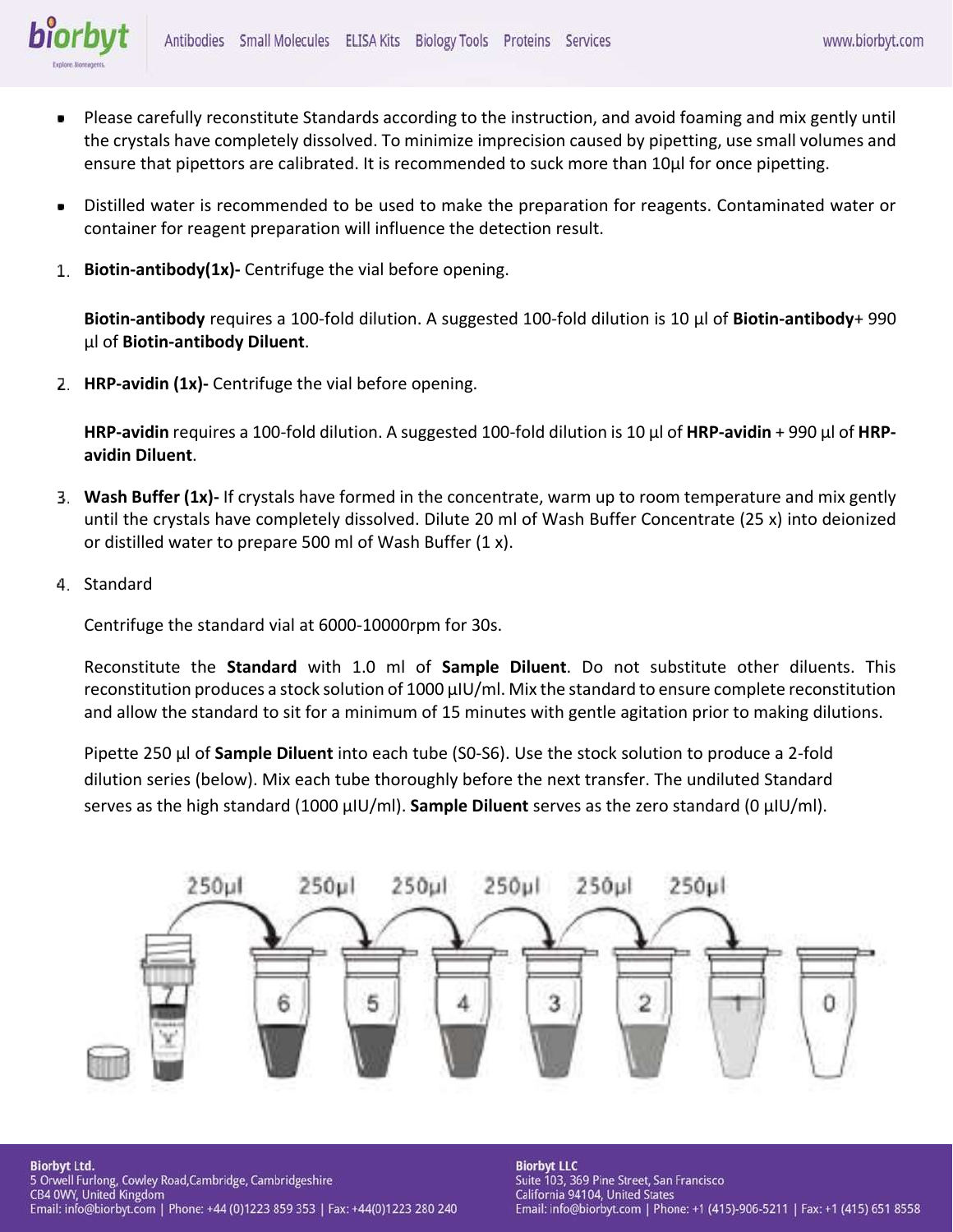| $-$<br>ube  | $\sim$ $-$<br>، ب | - -<br>υc | $\sim$ $\sim$<br>ັ          | 54                               | $\sim$ $\sim$<br>--             | --<br>ັ            | ັ                                                            | $\sim$ $\sim$<br>эu |
|-------------|-------------------|-----------|-----------------------------|----------------------------------|---------------------------------|--------------------|--------------------------------------------------------------|---------------------|
| $\mu$ IU/ml | 1000              | 500       | $\sim$ $\sim$ $\sim$<br>25U | $\sim$ $\sim$ $\sim$<br>ᅩᄼ<br>__ | -<br>$\sim$<br>-<br><b>UZ.J</b> | $\sim$<br>-<br>しょん | $\overline{\phantom{0}}$<br>$\overline{\phantom{a}}$<br>ں کے |                     |

# **ASSAY PROCEDURE**

**Bring all reagents and samples to room temperature before use. Centrifuge the sample again after thawing before the assay. It is recommended that all samples and standards be assayed in duplicate.**

- Prepare all reagents, working standards, and samples as directed in the previous sections.
- 2. Refer to the Assay Layout Sheet to determine the number of wells to be used and put any remaining wells and the desiccant back into the pouch and seal the ziploc, store unused wells at 4°C.
- Add 100μl of standard and sample per well. Cover with the adhesive strip provided. Incubate for 2 hours at 37°C. A plate layout is provided to record standards and samples assayed.
- Remove the liquid of each well, **don't wash.**
- Add 100μl of **Biotin-antibody(1x)** to each well. Cover with a new adhesive strip. Incubate for 1 hour at 37°C. (**Biotin-antibody(1x)** may appear cloudy. Warm up to room temperature and mix gently until solution appears uniform.)
- Aspirate each well and wash, repeating the process two times for a total of three washes. Wash by filling each well with Wash Buffer (200μl) using a squirt bottle, multi-channel pipette, manifold dispenser, or autowasher, and let it stand for 2 minutes, complete removal of liquid at each step is essential to good performance. After the last wash, remove any remaining wash Buffer by aspirating or decanting. Invert the plate and blot it against clean paper towels.
- Add 100μl of **HRP-avidin (1x)** to each well. Cover the microtiter plate with a new adhesive strip. Incubate for 1 hour at 37°C.
- Repeat the aspiration/wash process for five times as in step 6.
- Add 90μl of **TMB Substrate** to each well. Incubate for 15-30 minutes at 37°C. **Protect from light.**
- Add 50μl of **Stop Solution** to each well, gently tap the plate to ensure thorough mixing.
- 11. Determine the optical density of each well within 5 minutes, using a microplate reader set to 450 nm. If wavelength correction is available, set to 540 nm or 570 nm. Subtract readings at 540 nm or 570 nm from the readings at 450 nm. This subtraction will correct for optical imperfections in the plate. Readings made directly at 450 nm without correction may be higher and less accurate.

# \***Samples may require dilution. Please refer to Sample Preparation section.**

Note: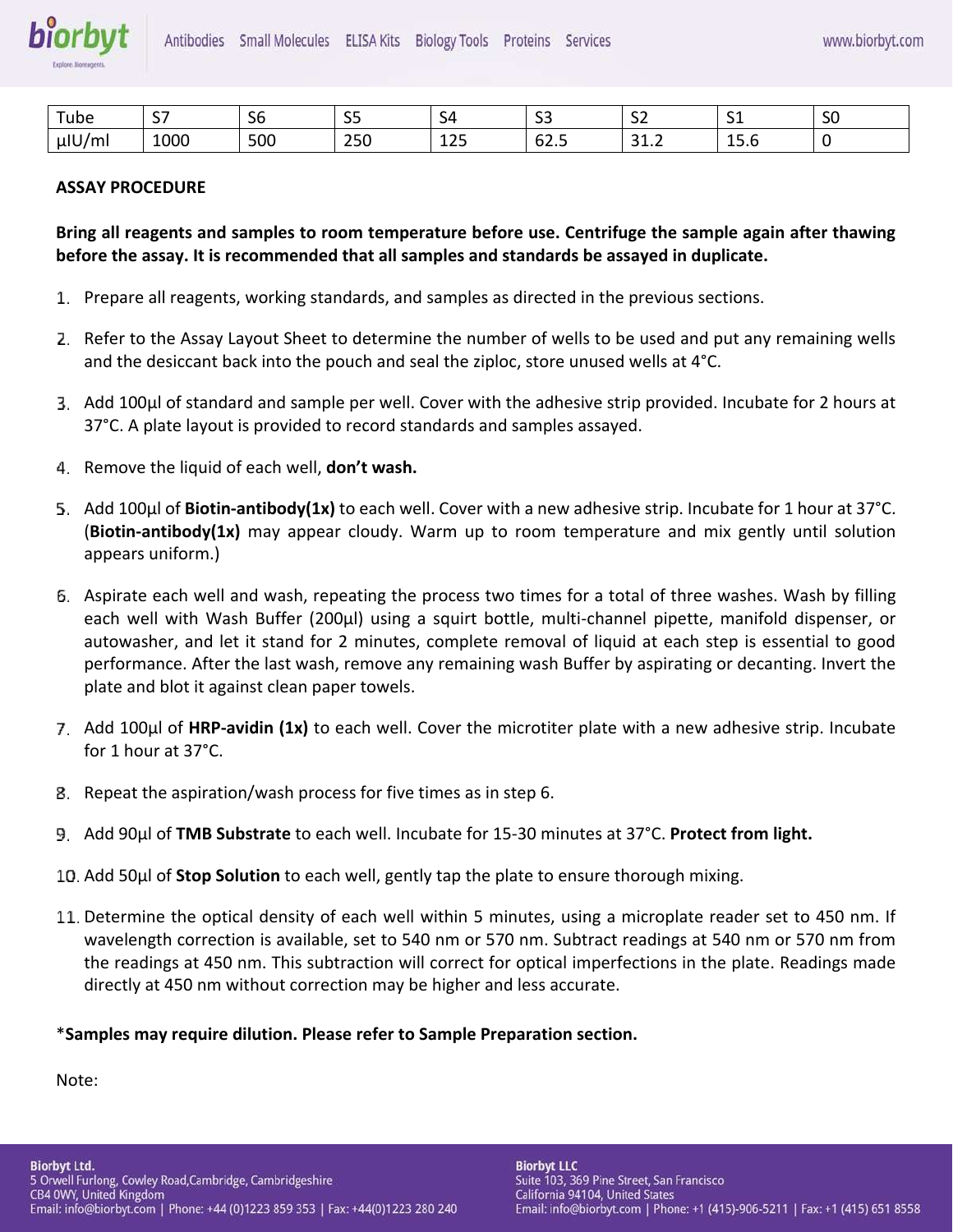- The final experimental results will be closely related to validity of the products, operation skills of the end users and the experimental environments.
- 2. Samples or reagents addition: Please use the freshly prepared Standard. Please carefully add samples to wells and mix gently to avoid foaming. Do not touch the well wall as possible. For each step in the procedure, total dispensing time for addition of reagents or samples to the assay plate should not exceed 10 minutes. This will ensure equal elapsed time for each pipetting step, without interruption. Duplication of all standards and specimens, although not required, is recommended. To avoid cross-contamination, change pipette tips between additions of each standard level, between sample additions, and between reagent additions. Also, use separate reservoirs for each reagent.
- Incubation: To ensure accurate results, proper adhesion of plate sealers during incubation steps is necessary. Do not allow wells to sit uncovered for extended periods between incubation steps. Once reagents have been added to the well strips, DO NOT let the strips DRY at any time during the assay. Incubation time and temperature must be observed.
- Washing: The wash procedure is critical. Complete removal of liquid at each step is essential to good performance. After the last wash, remove any remaining Wash Solution by aspirating or decanting and remove any drop of water and fingerprint on the bottom of the plate. Insufficient washing will result in poor precision and falsely elevated absorbance reading. When using an automated plate washer, adding a 30 second soak period following the addition of wash buffer, and/or rotating the plate 180 degrees between wash steps may improve assay precision.
- Controlling of reaction time: Observe the change of color after adding TMB Substrate (e.g. observation once every 10 minutes), TMB Substrate should change from colorless or light blue to gradations of blue. If the color is too deep, add Stop Solution in advance to avoid excessively strong reaction which will result in inaccurate absorbance reading.
- TMB Substrate is easily contaminated. TMB Substrate should remain colorless or light blue until added to the plate. Please protect it from light.
- Stop Solution should be added to the plate in the same order as the TMB Substrate. The color developed in the wells will turn from blue to yellow upon addition of the Stop Solution. Wells that are green in color indicate that the Stop Solution has not mixed thoroughly with the TMB Substrate.